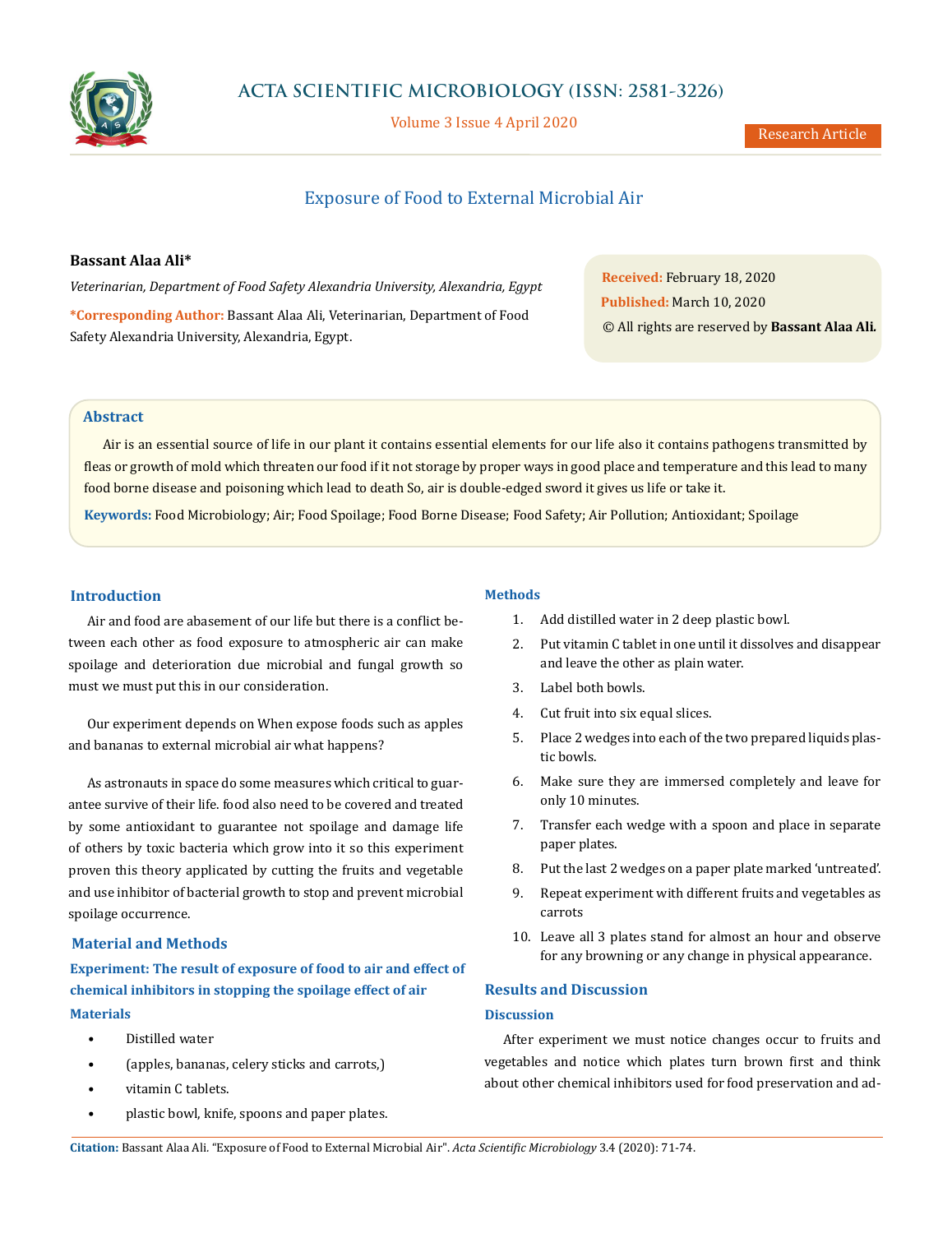ditives affect on quality of food and discuss about the quantity of inhibitor and its effect on retardation and delay of spoilage.

## **Results**

- 1. We can notice that One which treated with Vitamin C will show less spoiling due to Vitamin C play role as an antioxidant and inhibits the action of oxygen on foods (the browning effect) so vitamin c effective agent in retard food spoilage
- 2. Nature preservative as Sugar give sweety taste for jam, salts which use as preservative in pickles, Acids as organic acids which are both naturally present in foods during fermentation most commonly used organic acids include citric, malic, benzoic, lactic and propionic acids.
	- Citric acid is found in citrus fruits as lemons act by inhibiting the growth of thermophilic bacteria.
	- Malic acid is widely found in fruit and vegetables. It inhibits the growth of yeasts and some bacteria due to a decrease in pH.
	- • Benzoic acid is the oldest and most widely used preservative. It occurs naturally in cranberries, raspberries, plums, prunes, cinnamon and cloves. It is primarily used as an antifungal agent in fruit-based fruit products, bakery products and margarine.
	- • Lactic acid is not naturally present in foods, but is formed during fermentation of sugar by lactic acid bacteria. Lactic acid inhibits the growth of spore forming bacteria at pH 5.0 but does not affect the growth of yeast and moulds.
	- Propionic acid occurs in foods by natural processing. It is found in Swiss cheese at concentrations of up to 1%. It is effective against moulds and bacteria. and chemical substance can be used by permissible level to enhance quality, flavor but it must use under control to avoid carcinogenic effect of it as
	- Nitrites added in meats for redness
	- Sulfites added to dried and preserved fruits and vegetables for freshness and it forbidden to use in food preparation process
	- MSG -(mono sodium glutamate) added to enhance the flavor of food
- this acids and salt and chemicals act as preservative and additives used for prevent and stop bacterial growth and increase taste and flavor by using in limits when it increases permissible level it then transferee to chemical hazard and affect public health
- 3. To estimate the effect of quantity of Vitamin C tablets and its effect on spoilage we can vitamin c divided into halves and quarters and dissolve in the same amount of water as the whole tablet.



### **Conclusion**

**Many factors has role in food spoilage some of them related to external air and other related to food** 

## **Extrinsic factors**

Extrinsic factors are factors in the environment surrounding food, which effect on both the microorganisms and the food itself during processing and storage. Extrinsic factors include (temperature, humidity and oxygen) [1,2].

#### **Temperature of air**

Different microorganisms grow and multiplicate over a wide zone of temperatures, each microorganism has a favorite temperature to grow and multiply. so, determine temperature of food is Avery essential factor in avoiding bacterial growth, because if we know the temperature growth ranges for each dangerous microorganism it helps us to choose the proper temperature for food storage and delivery and preparation to make them less able to grow and multiplicate.

72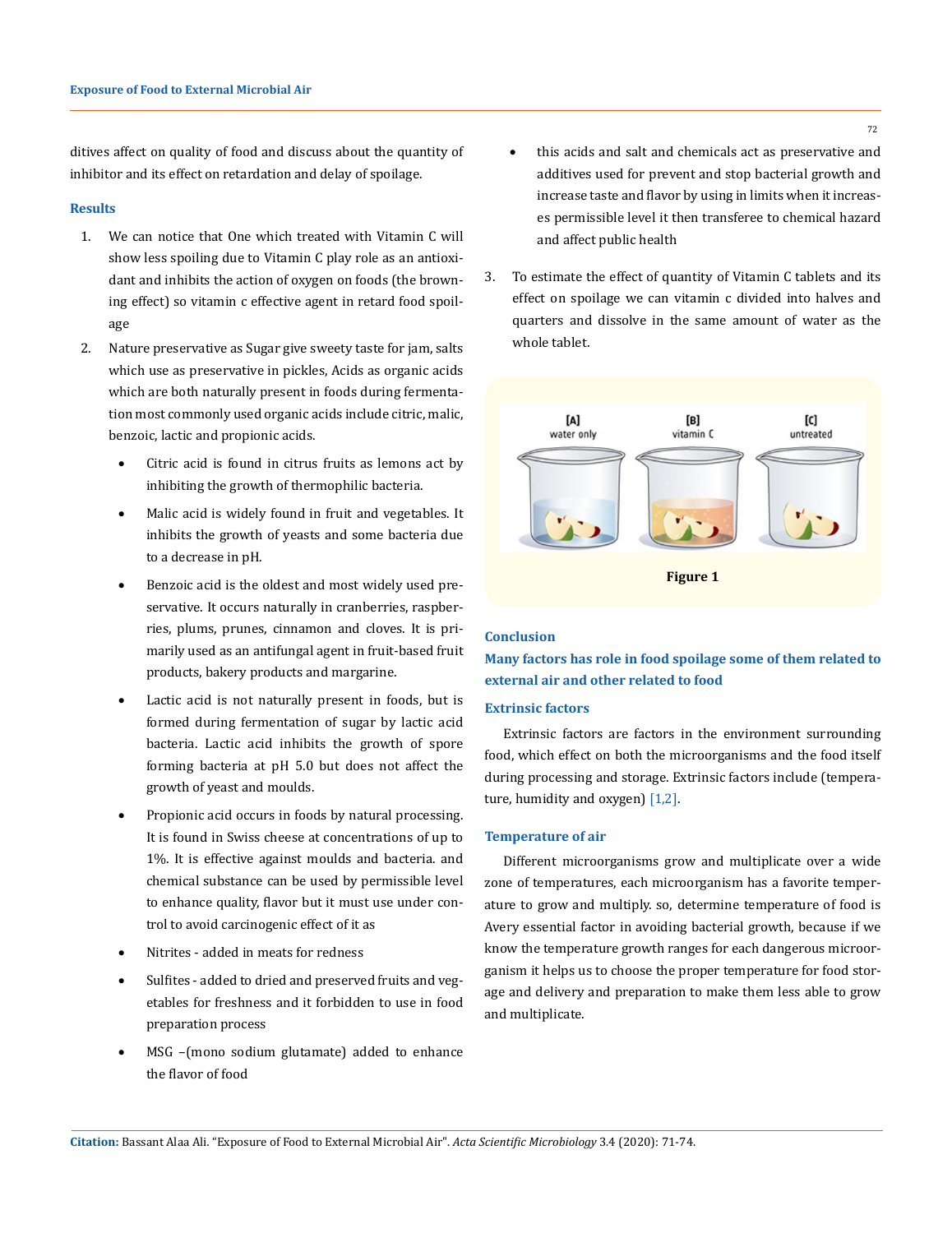## **Humidity in air**

The humidity of air is an important main factor for the growth of microorganisms at the food surfaces. Dry storage of food help in reduce spoilage as moisture is one of requirements in life of bacteria.

#### **Oxygen in air**

Many bacteria want oxygen in order to develop and multiplicate: These are called Aerobic microorganisms. As *Escherichia coli*, a fecal bacterium which need oxygen to survive and grows readily on many foods. We can eradicate this by keeping food in low oxygen environment to ensure that all Aerobic bacteria can growth or multiply.

On the other hand, there are some bacteria not need oxygen to survive, called Anaerobic microorganisms. An *Clostridium botulinum*, the bacterium causing botulism, which can survive in very low oxygen environments such as tinned foods and can forming bacteria can protect themselves from external environment and when the suitable condition return it germinate and return to normal bacterial cell able to become harmful

## **Intrinsic factors**

Intrinsic factors find as part of the food product itself.as high protein level food more common rapidly spoilages as meat and milk and milk products if not storage in suitable conditions this enhance growth and multiply of certain microorganisms. The common intrinsic factors affect the growth and multiplication of microorganisms in foods. (pH and water activity).

## **pH of environment**

pH is a measure of How acidic or alkaline an environment is, it ranges from 0 (highly acidic) to 14(high alkaline) on a scale that has 'Neutral' (neither acid nor alkaline) at pH7. Most microorganisms grow best at close to the neutral pH value (pH 6.6 to 7.5) Only a few microorganisms grow in very acid conditions below a pH of 4.0. Bacteria grow at a fairly specific pH for each species. fungi grow over a wider range of pH values. For example, meats naturally have a pH of about 5.6 or above. At this pH meat is susceptible to spoilage by bacteria, molds and yeasts. on the other hand, the pH of meat can be lowered by pickling, which makes it less favorable as an environment for microorganisms to grow in.

Microorganisms need a wet environment to grow in. The water requirements of microorganisms are described as water activity (represented by the symbol  $a_w$ ), a measure of how much water is present.

The water activity of pure water is  $a_w = 1.00$ . Most foodborne pathogenic bacteria require  $a_w$  to be greater than 0.9 for growth and multiplication water activity can be controlled by more than methods we can remove all water activity by lyophilization or freeze drying (by using spray dryers or heating drums) also can decrease water activity by addition of solutes as salts and sugar.

For example, *Staphylococcus aureus* may grow with  $a_w$  as low as 0.86. But even *Staphylococcus aureus* cannot grow and multiply in drier food like bread, which has  $a_w = 0.7$ .

#### **Microbial spoilage**

Microbial spoilage is caused by microorganisms like fungi (molds, yeasts) and bacteria. But there is different between bacterial and fungal growth how can differentiate between both of them They spoil food by growing in it and producing substances that change the color, texture and odor of the food. Eventually the food will be unfitting for human consumption.

### **Fungal contamination**

Fungal spoilage by yeast and mould not harm as bacterial spoilage as in fungal spoilage we can see change of food appearance as grow of furry layer and the odour is bad Many examples indicate fungal spoilage as souring of milk and rotting of food.

## **Bacterial contamination**

It Is often more dangerous due to the food does not always look bad, even if it is severely infected. When microorganisms get access to food, they utilize the nutrients found in it and their numbers rapidly increase. They change the food's flavor and synthesize new compounds that can be harmful to humans.

In generally Food spoilage directly change the colour, taste, odour and consistency and texture of food, and it may become dangerous to eat. The presence of a bad odour coming from food is a mark that it may be unsafe. We must put in our consideration that not all unsafe food smells bad.